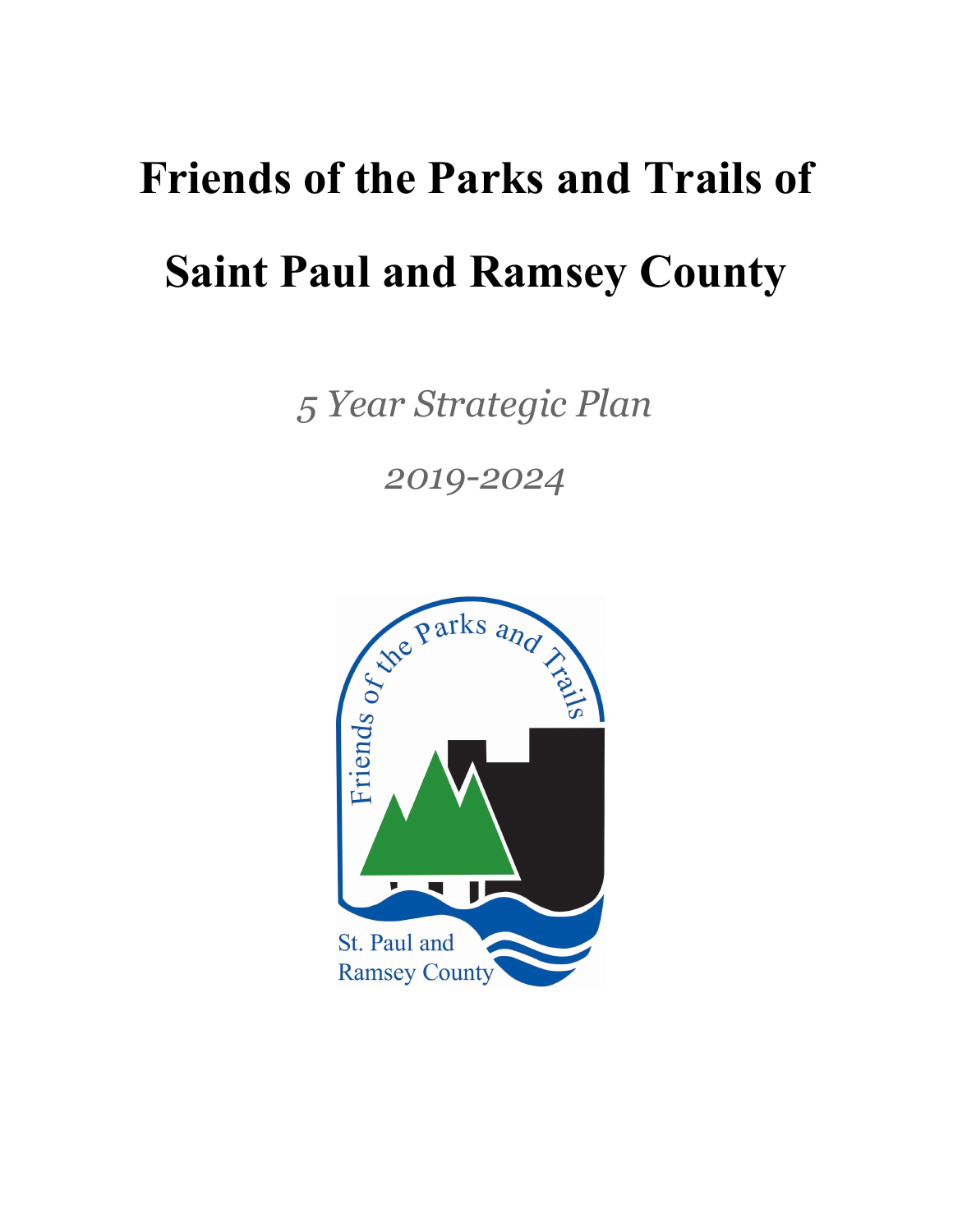### **Contents**

| <b>Vision</b>                                                              | 3                |
|----------------------------------------------------------------------------|------------------|
| <b>Mission</b>                                                             | 3                |
| <b>Core Values</b>                                                         | 3                |
| <b>The Community We Serve</b>                                              | $\boldsymbol{4}$ |
| <b>Program Goals</b>                                                       | 5                |
| A. High Quality New and Existing Parks and Trails                          | 5                |
| B. New and Community-Appropriate Recreational Activities and Opportunities | $\tau$           |
| C. High Environmental Quality and Restored Natural Landscapes              | $\tau$           |
| D. Equitable Open Spaces                                                   | 8                |
| <b>Organizational Goals</b>                                                | 9                |
| A. Civic Engagement                                                        | 9                |
| B. Influential Leadership                                                  | 9                |
| C. Outreach and Communications                                             | 9                |
| D. Inclusive Decision-Making                                               | 10               |
| E. Board Development                                                       | 10               |
| <b>Timeframe</b>                                                           | 11               |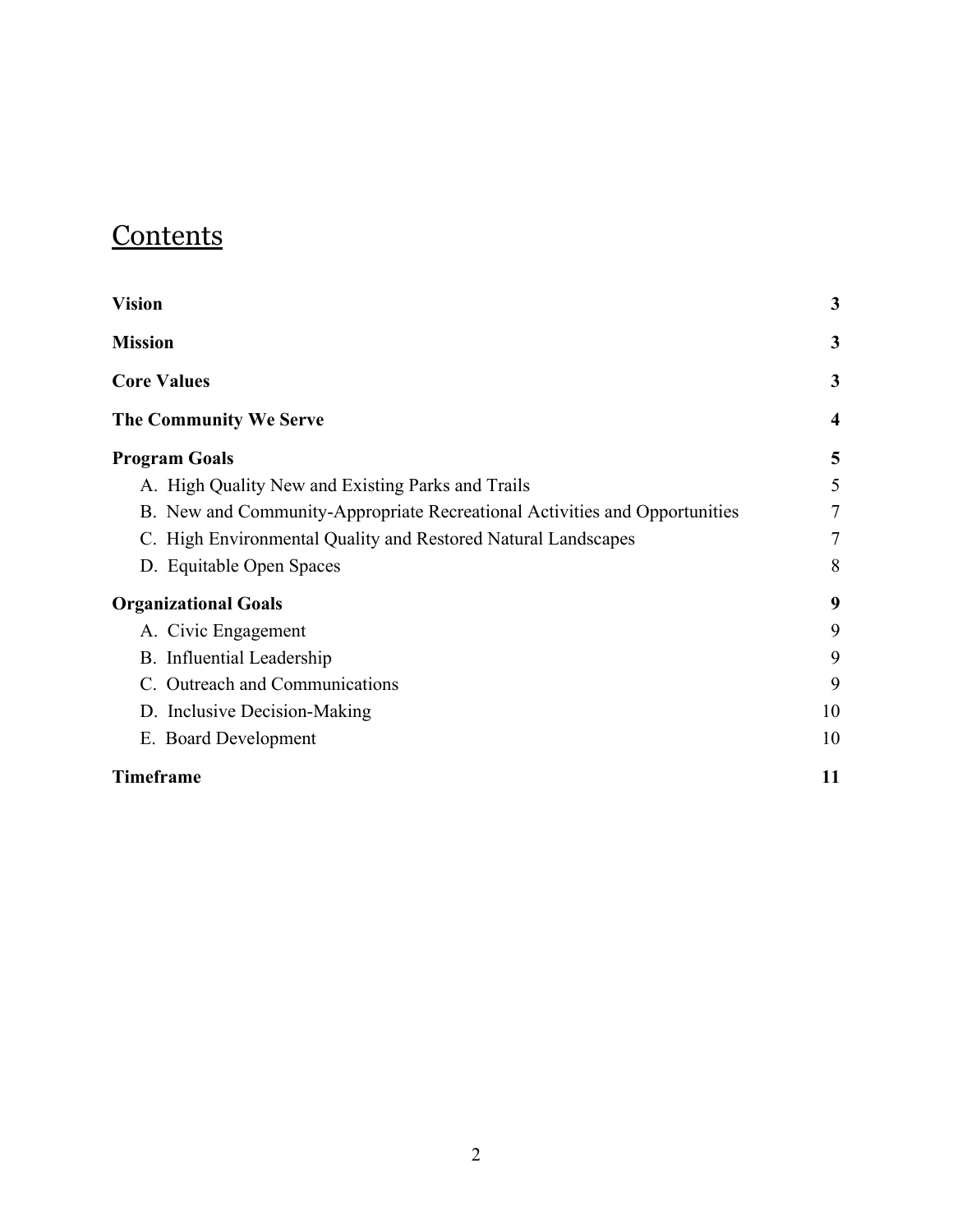# <span id="page-2-0"></span>**Vision**

To support and promote the creation, preservation and revitalization of the parks and trails systems of Saint Paul and Ramsey County for the benefit of current and future generations

# <span id="page-2-1"></span>**Mission**

- To promote public support and appreciation for parks and open space
- To inform the public and examine the goals and priorities of park development
- To identify, protect and enhance environmentally significant areas
- To promote establishment and development of quality parks, trails and bikeways
- To provide a vehicle for citizens to examine public policies that affect parks, trails, and open space

# <span id="page-2-2"></span>**Core Values**

#### **Environmental Stewardship**

We believe our actions have lasting community impacts and therefore we must be responsible stewards of our planet for ourselves and for future generations.

#### **Resiliency and Sustainability**

We believe that our work can make substantial positive impacts on the ability of our local community to adapt to coming challenges.

#### **Equity and Inclusion**

We believe that we are part of a larger whole and everyone deserves to be heard and valued and that barriers in our parks and trails systems which prevent equal access and opportunity must be eliminated.

#### **Collaboration and Partnership**

We believe in partnering with others to build our own understanding, increase the quality of desired outcomes and provide leadership in the community.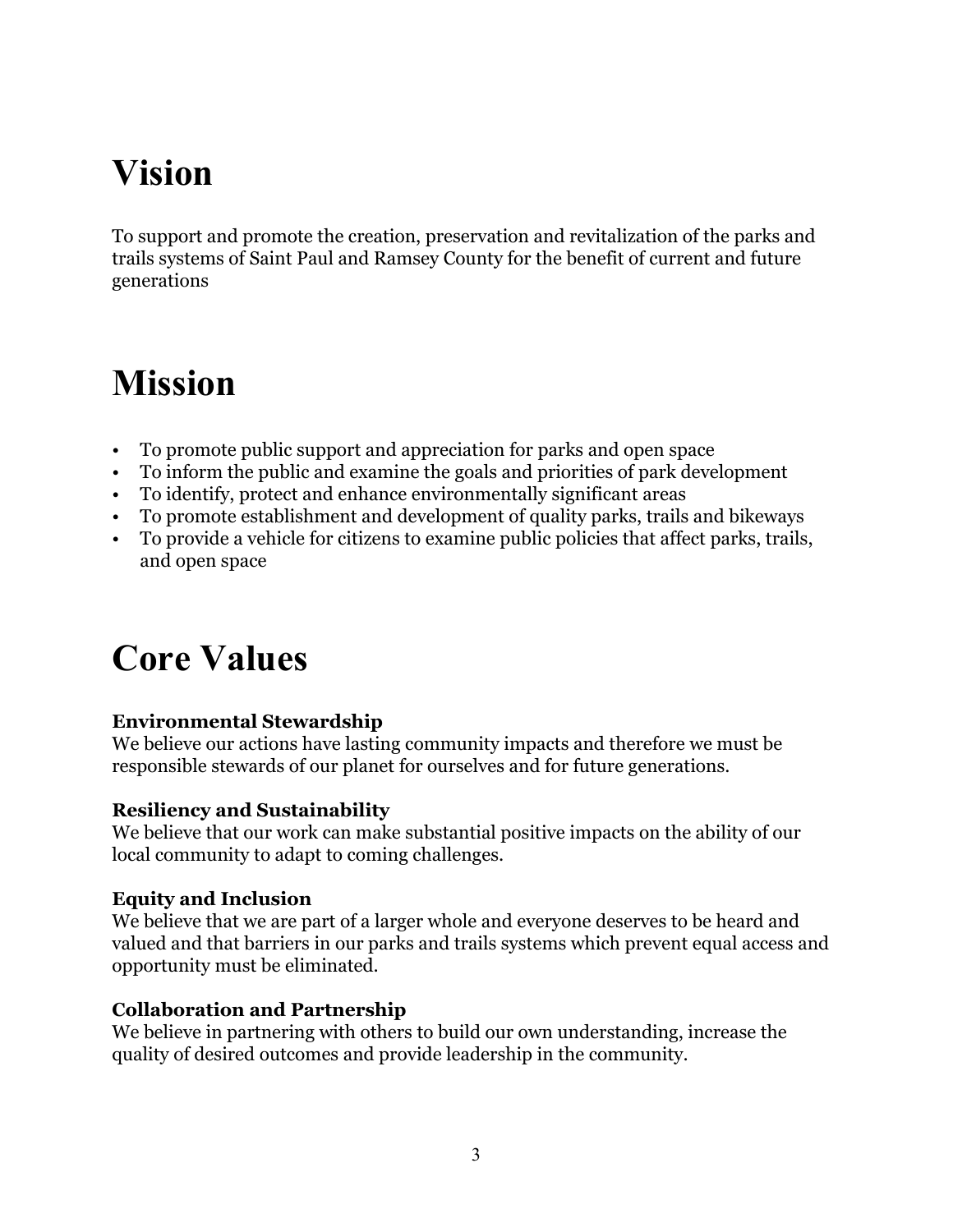# <span id="page-3-0"></span>**The Community We Serve**

#### *Ramsey County and Saint Paul Parks and Open Spaces*



Friends of the Parks and Trails of Saint Paul and Ramsey County primarily serves the communities of Saint Paul and Ramsey County. That said, we recognize that the parks and trails in this geography are part of a broad and vibrant Twin **Cities** metropolitan area and a diversifying Minnesota.

#### **Ramsey County**,

according to the Ramsey County webpage, is the smallest county in the state but has the second largest county population at 540,649. It is the most fully and densely

developed county in the state. Nearly 22% of residents speak a language other than English at home. The county is on par with the national poverty average of 11%, but is lower than the national average in unemployment. The Ramsey County parks system is more than 6,500 acres and includes: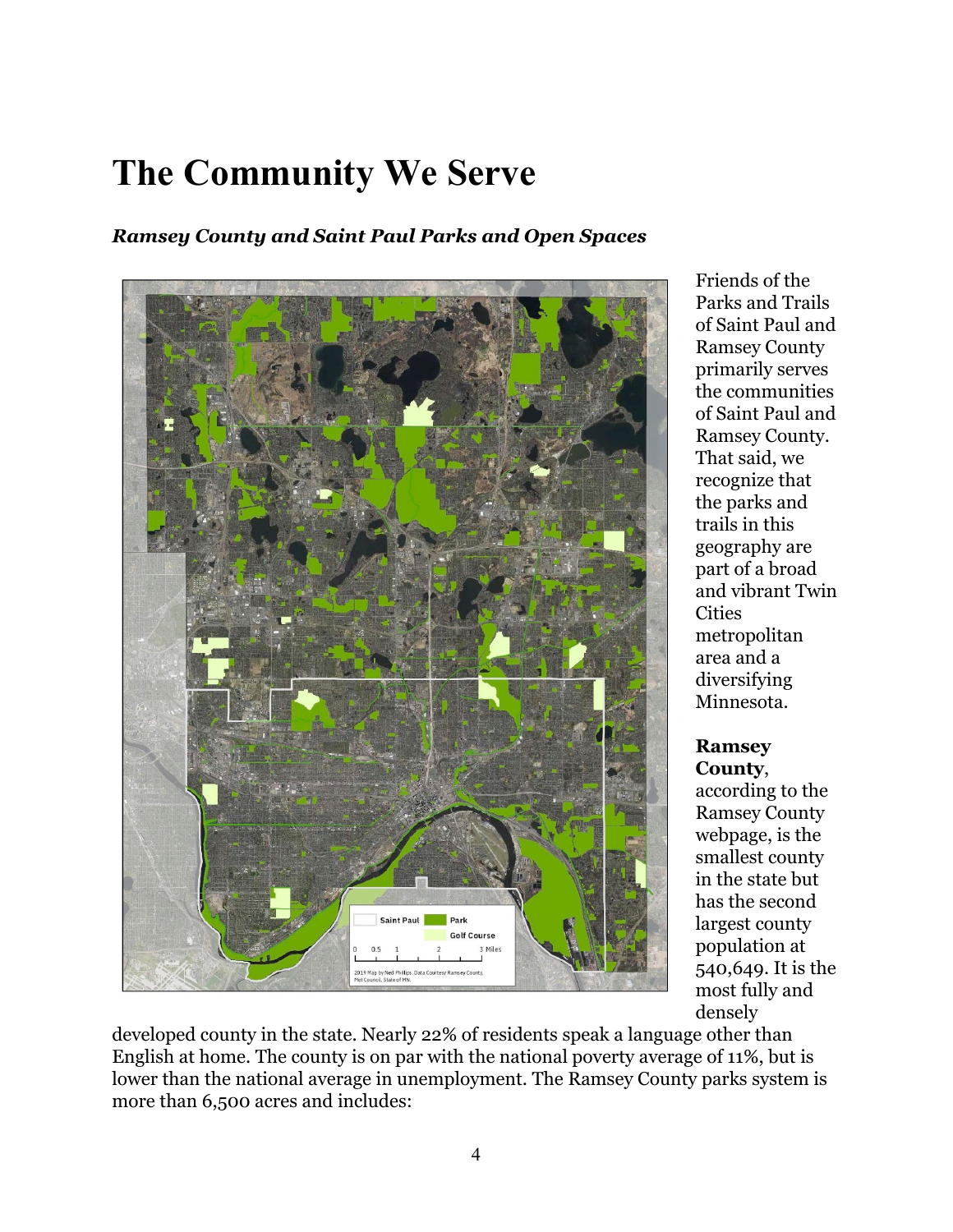- Six regional parks
- Nine county parks
- Six regional trail corridors
- Nine protected open space sites
- 11 indoor ice arenas (13 ice sheets)
- Five golf courses
- Tamarack Nature Center
- Battle Creek Waterworks, a family water park

Around 300,000 (56%) of Ramsey County residents live in the **City of Saint Paul**. According to the Saint Paul City website, population growth in the city has been driven in recent years by smaller, ethnically diverse households. The City is forecasted to get older, more diverse, and with smaller household sizes in the coming years. The Saint Paul parks system includes:

- 179 parks and open spaces
- AZA-accredited Como Park Zoo and Conservatory
- 25 city-operated recreation centers
- more than 100 miles of trails
- an indoor and two outdoor aquatic facilities
- a public beach
- a variety of premium sports facilities
- municipal golf courses
- Great River Passage which is the new identity for all proposed public development along Saint Paul's more than 17 miles of Mississippi riverfront.

# <span id="page-4-0"></span>**Program Goals**

### <span id="page-4-1"></span> **A. High Quality New and Existing Parks and Trails**

#### *Vision*

Parks are fundamental building blocks in healthy, dynamic, economically-vibrant, livable communities. Policies in Saint Paul and Ramsey County should reflect that.

#### **1.** *Goal:* **A robust Parkland Dedication ordinance**

#### *Strategies:*

a. Periodically review the Parkland Dedication ordinance in order to gauge effectiveness and comparability to other cities in the region

b. Engage elected officials, community leaders and advocacy groups to improve the Parkland Dedication ordinance to maximize benefits to park systems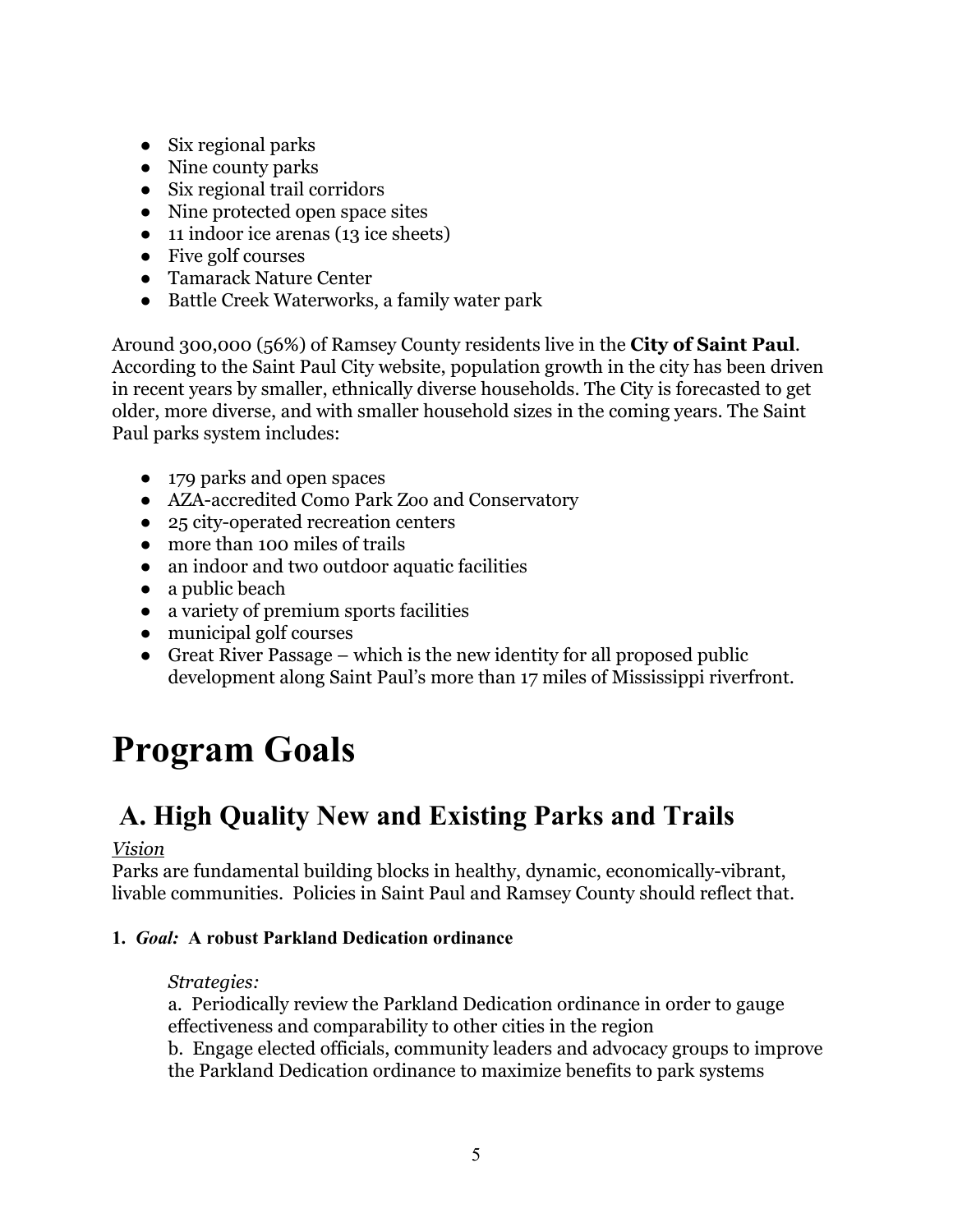#### **2.** *Goal:* **Saint Paul and Ramsey County will be in compliance with the "No Net Loss" provision**

#### *Strategies:*

- a. Monitor the "No Net Loss" policy enforcement at city and county levels
- b. Build public awareness of the provision

#### **3.** *Goal:* **Parkland zoning designated in Saint Paul (Note: Ramsey County already has such a designation)**

#### *Strategies:*

a. Engage elected officials and staff in Saint Paul to create parkland zoning b. Build public awareness of the importance of zoning for parks, trails, and open space

#### **4.** *Goal:* **Highlight connections between parks and environmental, public health, and economic vitality**

#### *Strategies:*

a. Seek out opportunities to build awareness among the public and civic leaders of the positive impact of parks on environmental sustainability, public health and property values

b. Use studies and research to demonstrate the financial value of green space and the increased attractiveness for people to want to live, work, and raise families in areas of vibrant parks and open space

c. Share stories of people who have chosen where to live based on access to parks

#### **5.** *Goal:* **Participate in Saint Paul and Ramsey County long-range planning and plan implementation to ensure parks and trails are available and useful for all residents and visitors**

#### *Strategies:*

- a. Promote new parks in developing and re-developing areas
- b. Protect existing parks to serve under changing conditions
- c. Promote the advancement of equitable park use

d. Remind decision makers that parks are an expression of our civic values, communicating what we hold as important by how we prioritize our investments and activities

- e. Seek to ensure that plans are in compliance with adopted policies
- f. Work with community leaders and other organizations to increase public awareness of issues affecting parks and open spaces

g. Serve as a liaison or member to other community groups advocating for parks and trails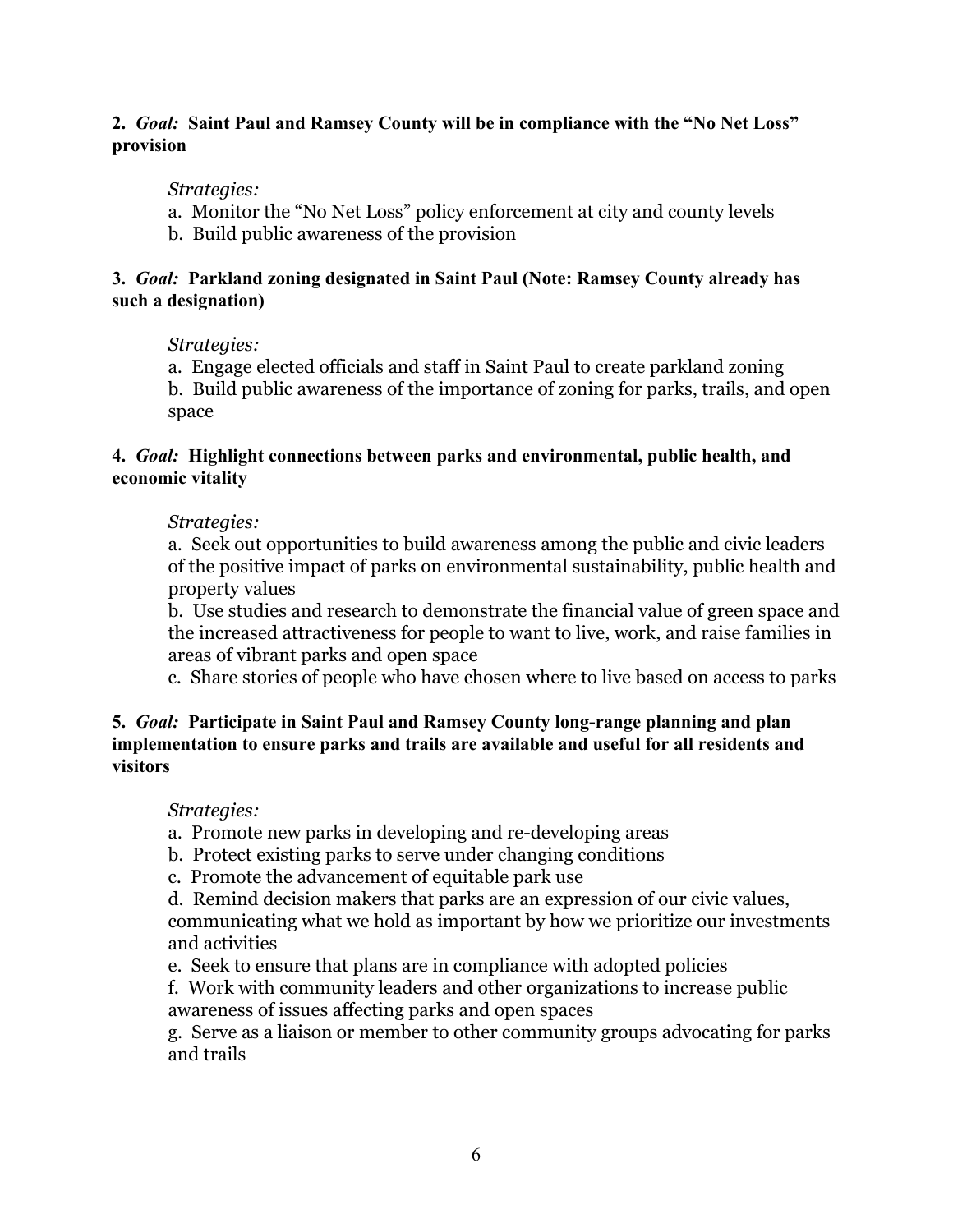**6.** *Goal:* **Map all parkland within a park system to understand what assets exist and to prioritize the maintenance, improvement, and potential for growth.**

#### *Strategies:*

- a. Work with elected officials and staff to prioritize mapping of parkland
- b. Encourage public access of maps

#### **7.** *Goal:* **Fund maintenance and improvement of existing park and trail assets**

#### *Strategies:*

- a. Review funding plans and reports
- b. Increase budget visibility
- c. Inform the public of funding bills
- d. Call for public actions
- e. Highlight where investments are being made and where they are not in order
- to generate visibility regarding prioritization of investment dollars
- f. Practice inclusivity in capital asset decisions

### <span id="page-6-0"></span>**B. New and Community-Appropriate Recreational Activities and Opportunities**

#### *Vision*

Recreational opportunities in Saint Paul and Ramsey County will meet current and future needs of the public.

#### **1.** *Goal:* **Assist with efforts in the community to create, preserve and promote varied recreational activities**

#### *Strategies:*

a. Serve on task forces, committees and commissions working to advance recreational opportunities in Saint Paul and Ramsey County

b. Partner with other organizations and groups in strategic alignment

c. Mobilize residents to advocate for recreational opportunities to meet current and projected demand

## <span id="page-6-1"></span>**C. High Environmental Quality and Restored Natural Landscapes**

#### *Vision*

Protected and enhanced natural parks, trails, open space, and habitat in Saint Paul and Ramsey County, including the environs of the Mississippi River.

#### **1.** *Goal:* **Participate in efforts to improve the ecological function and natural landscapes of parks**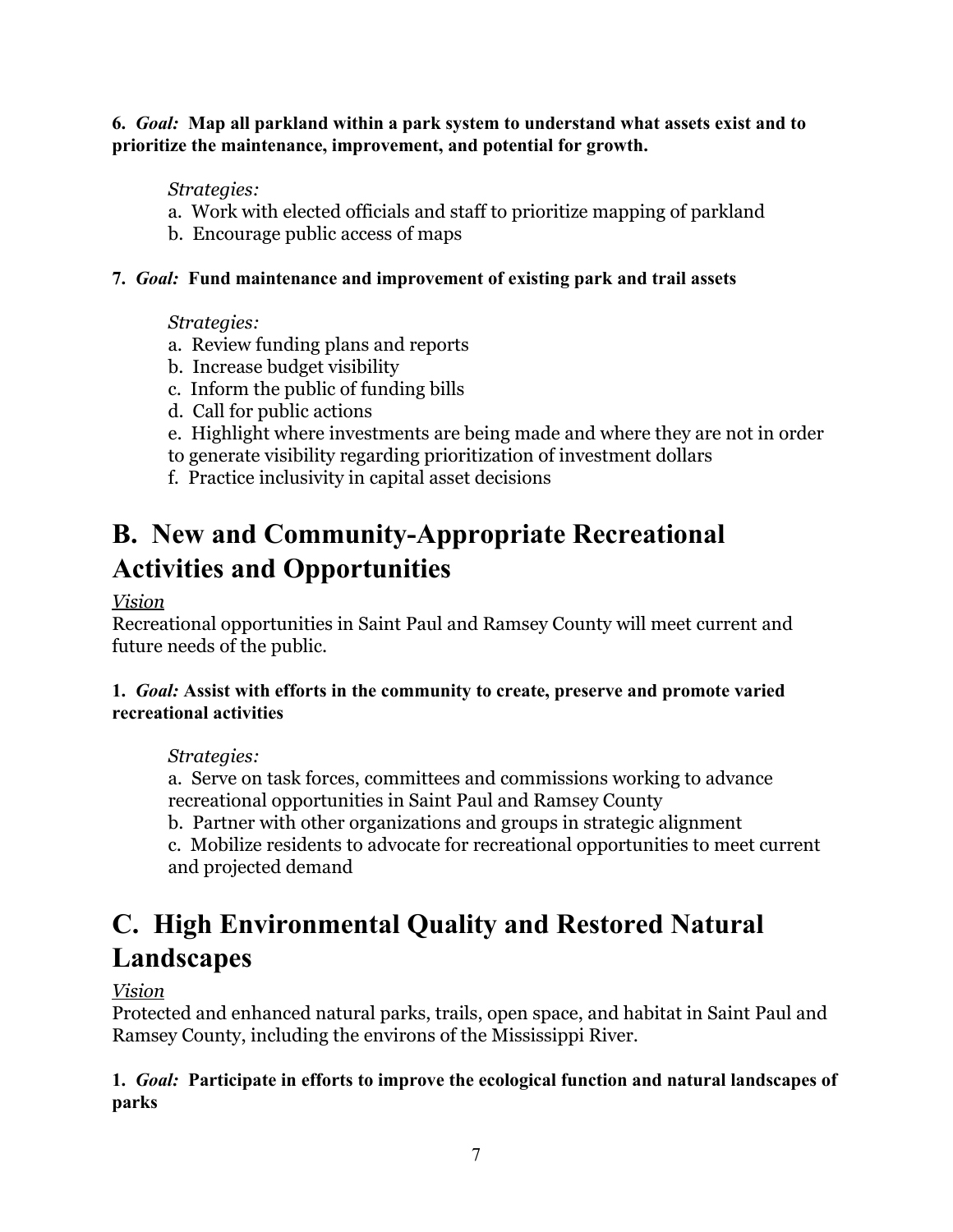*Strategies:*

- a. Restore natural features
- b. Promote natural environment experiences for all residents
- c. Conduct tree sale
- d. Facilitate donations to parks and trails

**2.** *Goal:* **Protect and preserve the parks and natural habitat in the Mississippi River Corridor Critical Area (MRRCA) and the Mississippi National River and Recreation Area (MNRRA) National Park**

#### *Strategies:*

a. Work with community leaders, the public, and government agencies to create and enforce strong, environmentally protective rules

b. Build public awareness of the existence of a National Park within our major metropolitan area

c. Reiterate the importance of community members having access to nature

### <span id="page-7-0"></span>**D. Equitable Open Spaces**

#### *Vision*

Parks and trails in Saint Paul and Ramsey County no longer have disparities in use and access across race, ethnicity, gender, age, income and ability. Everyone in Saint Paul and Ramsey County feels welcome to enjoy the bountiful park and trail resources in a manner that befits their recreation preferences.

#### **1.** *Goal:* **Eradicate existing disparities in park and trail access and use in Saint Paul and Ramsey County**

#### *Strategies:*

a. Contribute to efforts undertaken by partnering organizations working toward advancing equity in parks and trails

b. Use an equity impact analysis in decision-making to ensure Board decisions do not inadvertently reinforce or perpetuate existing disparities

c. Monitor public processes to ensure the voices of community members are both influencing and reflected in local decision-making

d. Participate in parks and trails planning and development activities to ensure parks and trails befit the needs and desires of community members

#### **2.** *Goal:* **Promote equitable resource allocation throughout Saint Paul and Ramsey County to ensure investments do not reinforce or perpetuate existing disparities**

#### *Strategies:*

a. Monitor investments made in natural resources, such as trees, to ensure investments are made equitably across geographies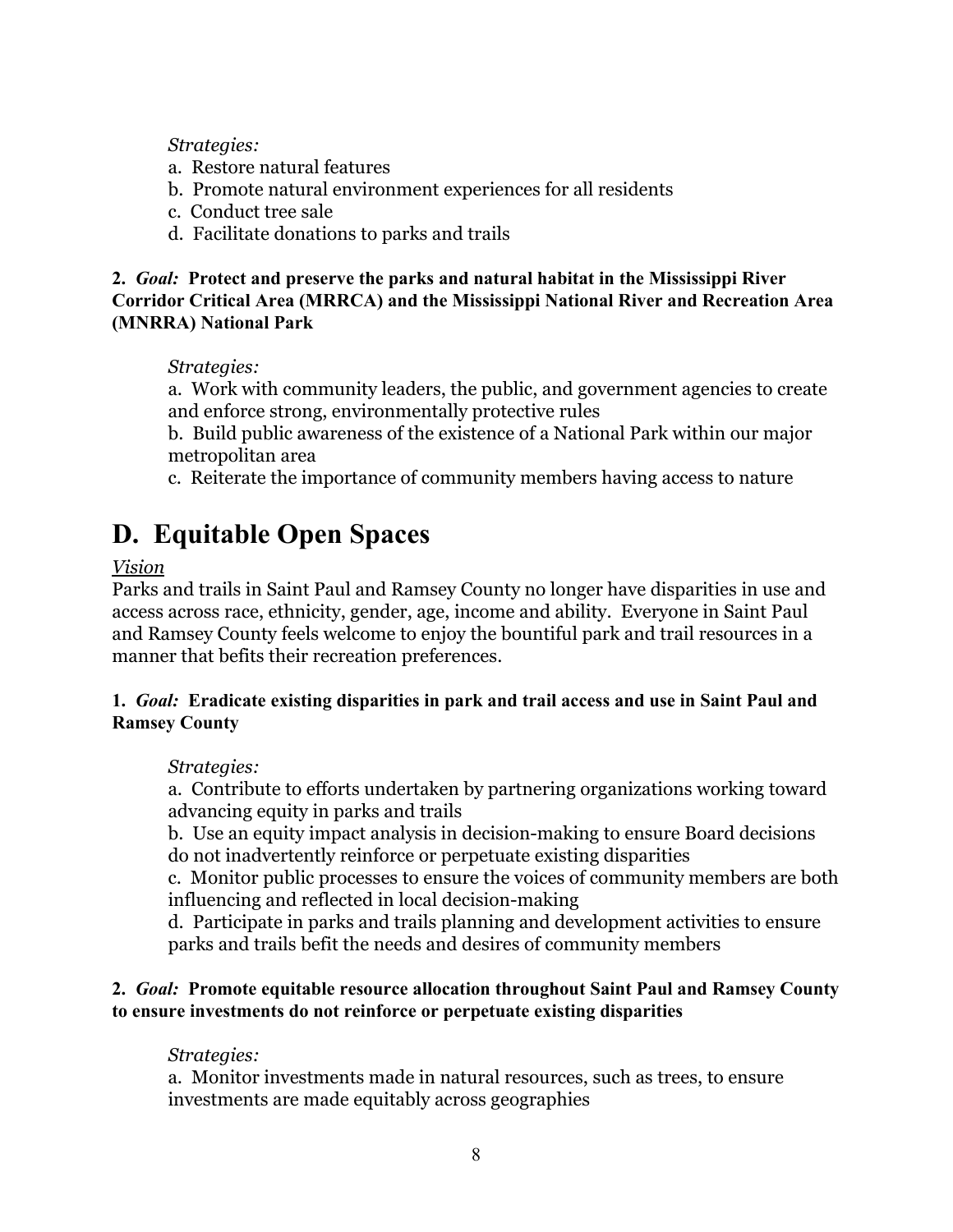b. Inform the community and membership on issues affecting equitable investment in parks and trails in Saint Paul and Ramsey County

# <span id="page-8-0"></span>**Organizational Goals**

# <span id="page-8-1"></span>**A. Civic Engagement**

*Vision*

Widespread community understanding of the importance of parks, trails, and open space in creating livable and prosperous communities.

#### **1.** *Goal:* **Actively engage in civic discussions and promote informed decision making**

#### *Strategies:*

- a. Participate in official processes
- b. Testify at public hearings
- c. Attend council, commission, committee and other relevant meetings
- d. Join appointed bodies
- e. Foster discussion among decision makers
- f. Increase narrative framing and storytelling

### <span id="page-8-2"></span>**B. Influential Leadership**

#### *Vision*

To be recognized as an organization that empowers the community at all levels to channel and focus the passion that people have for parks, trails, and open space.

#### **1.** *Goal:* **Invigorate discussions with the passionate belief that parks, trails, and open space have intrinsic and immeasurable value in building and enhancing our quality of life**

#### *Strategies:*

a. Initiate conversations with the public and decision makers to discover shared values

- b. Listen to community members in regard to parks, trails, and open space issues
- c. Participate in planning, development, and redevelopment
- d. Cultivate deeper relationships with individuals and groups

# <span id="page-8-3"></span>**C. Outreach and Communications**

#### *Vision*

Be a reliable and informed community resource for parks, trails, and open space issues and opportunities.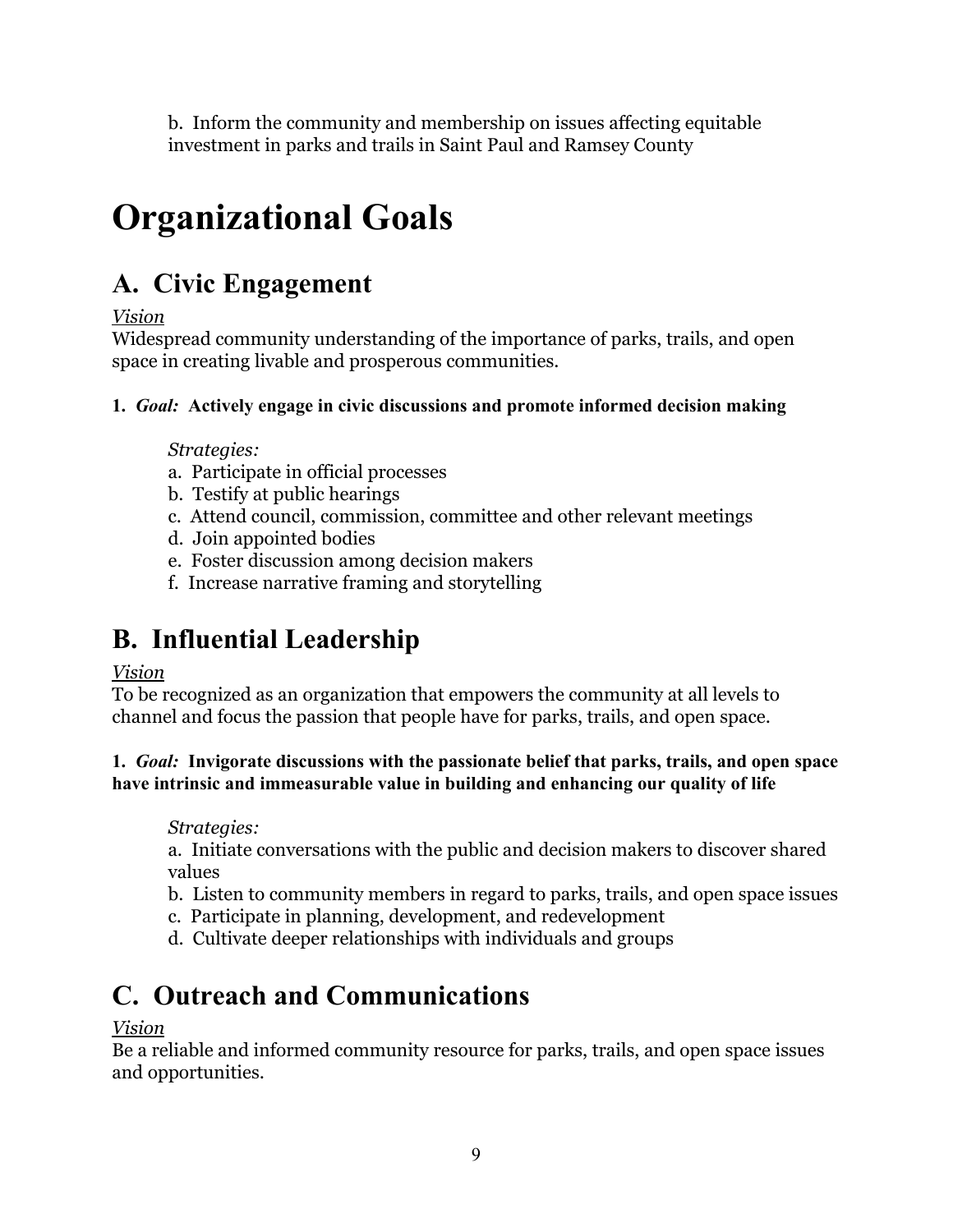#### **1.** *Goal:* **Be a trusted go-to source for information**

*Strategies:*

a. Post issue updates on the website and social media

b. Participate in discussions of current issues and be mindful of issues on the horizon

c. Cultivate relationships with the media

#### **2.** *Goal:* **Create opportunities for community participation**

*Strategies:*

- a. Promote membership in the organization
- b. Hold an annual membership meeting
- c. Organize projects and volunteer opportunities

d. Inform the public on ways to take care of the environment such as city-wide cleanups

e. Encourage participation in activities like the Saint Paul Bike Classic that enliven the community and foster a spirit of celebration

f. Conduct the Annual Tree Sale with exhibitors

### <span id="page-9-0"></span>**D. Inclusive Decision-Making**

*Vision*

Everyone has an opportunity, and feels welcome, to influence decision-making toward building an equitable organization and a fair and just community.

**1.** *Goal:* **Our internal decision-making proactively considers the community in which we live to ensure a broad spectrum of voices throughout Saint Paul and Ramsey County are reflected in our decision-making**

*Strategies:*

- a. Use an equity impact analysis in decision-making
- b. Ensure that our decisions and activities consider who is not at the table

c. Work to ensure barriers to participation are removed from organizational activities

d. Partner with organizations involved in fostering inclusive decision-making e. Model inclusive decision-making by actively engaging with community members and ensuring our actions are a direct reflection of those voices

### <span id="page-9-1"></span>**E. Board Development**

*Vision*

A Board of Directors that is passionate about parks, trails, and open space and the vital role they play in building happy, healthy, resilient communities.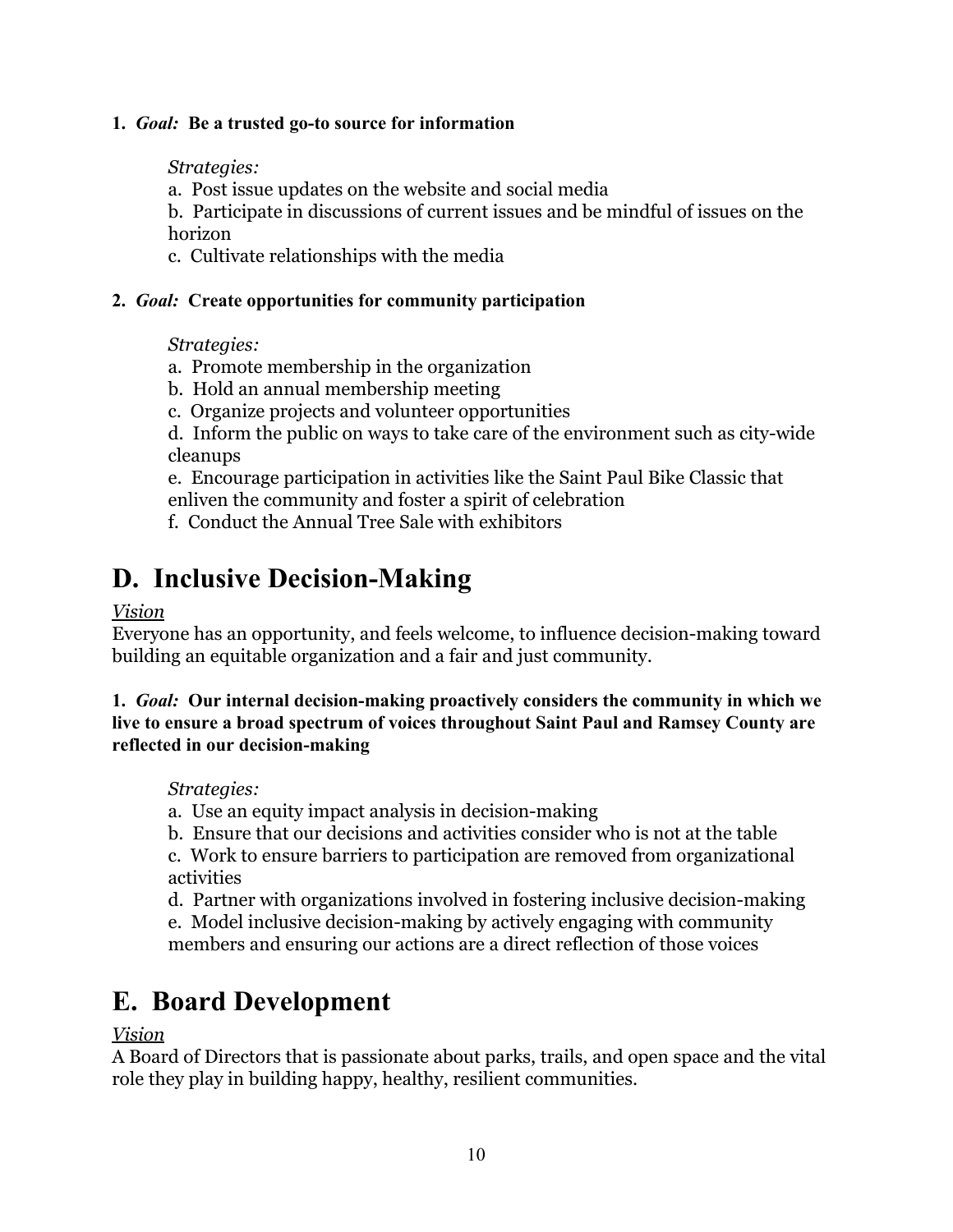**1.** *Goal:* **Recruit and retain leaders in the community who are willing to give of their time and talents to foster a strong and respected organization now and into the future**

#### *Strategies:*

a. Be constantly alert to emerging and experienced people of vision and passion as we interact with the community and encourage such persons to be active in the organization

b. Hold monthly board meetings and an annual retreat to facilitate deeper understanding, discussion, and relationship building

c. The Board of Directors will serve to represent the interests of the organization and pursuit of its mission

| Goal                                                                                                                            | Strategy                                                                                                                                                   | short<br>term,<br>years<br>$1 - 3$ | mid<br>term,<br>years<br>$3 - 5$ | long<br>term,<br>years<br>$5+$ |
|---------------------------------------------------------------------------------------------------------------------------------|------------------------------------------------------------------------------------------------------------------------------------------------------------|------------------------------------|----------------------------------|--------------------------------|
|                                                                                                                                 | <b>Program Goals</b>                                                                                                                                       |                                    |                                  |                                |
|                                                                                                                                 | A. High Quality New and Existing Parks and Trails                                                                                                          |                                    |                                  |                                |
| $1.$ Goal: A<br>robust Parkland<br>Dedication<br>ordinance                                                                      | a. Periodically review the Parkland Dedication ordinance<br>in order to gauge effectiveness and comparability to other<br>cities in the region             |                                    |                                  |                                |
|                                                                                                                                 | b. Engage elected officials, community leaders and<br>advocacy groups to improve the Parkland Dedication<br>ordinance to maximize benefits to park systems |                                    |                                  |                                |
| 2. Goal: Saint<br>Paul and Ramsey<br>County will be in<br>compliance with<br>the "No Net<br>Loss" provision                     | a. Monitor the "No Net Loss" policy enforcement at city<br>and county levels                                                                               |                                    |                                  |                                |
|                                                                                                                                 | b. Build public awareness of the provision                                                                                                                 |                                    |                                  |                                |
| 3. Goal:<br>Parkland zoning<br>designated in<br>Saint Paul (Note:<br><b>Ramsey County</b><br>already has such<br>a designation) | a. Engage elected officials and staff in Saint Paul to create<br>parkland zoning                                                                           |                                    |                                  |                                |
|                                                                                                                                 | b. Build public awareness of the importance of zoning for<br>parks, trails, and open space                                                                 |                                    |                                  |                                |

# <span id="page-10-0"></span>**Timeframe**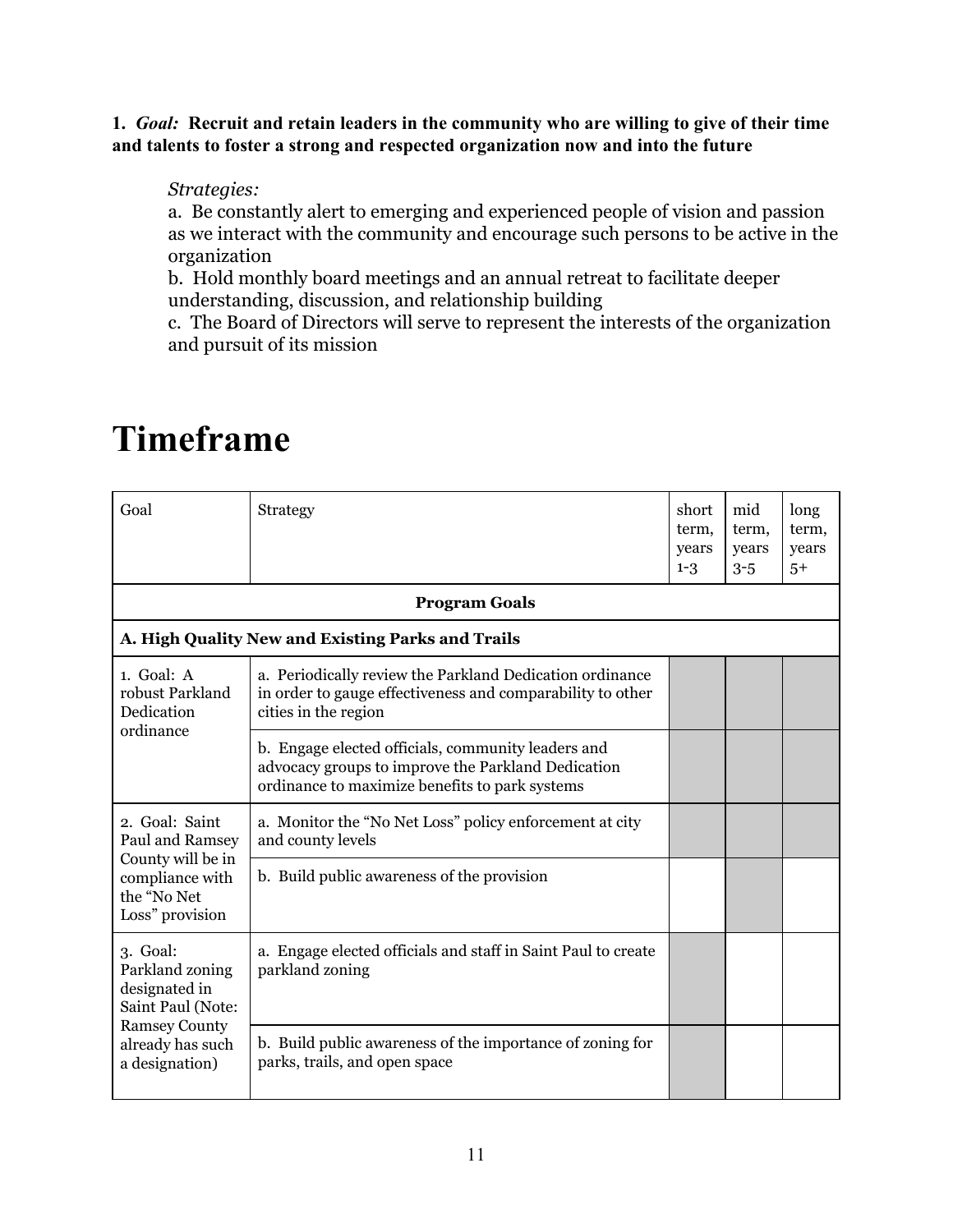| Goal                                                                                                                                                                                | Strategy                                                                                                                                                                                                              | short<br>term,<br>years<br>$1 - 3$ | mid<br>term,<br>years<br>$3 - 5$ | long<br>term,<br>years<br>$5+$ |
|-------------------------------------------------------------------------------------------------------------------------------------------------------------------------------------|-----------------------------------------------------------------------------------------------------------------------------------------------------------------------------------------------------------------------|------------------------------------|----------------------------------|--------------------------------|
| 4. Goal:<br>Highlight<br>connections<br>between parks                                                                                                                               | a. Seek out opportunities to build awareness among the<br>public and civic leaders on the positive impact of parks on<br>environmental sustainability, public health and property<br>value                            |                                    |                                  |                                |
| and<br>environmental,<br>public health,<br>and economic<br>vitality                                                                                                                 | b. Use studies and research to demonstrate the financial<br>value of green space and the increased attractiveness for<br>people to want to live, work, and raise families in areas of<br>vibrant parks and open space |                                    |                                  |                                |
|                                                                                                                                                                                     | c. Share stories of people who have chosen where to live<br>based on access to parks                                                                                                                                  |                                    |                                  |                                |
| 5. Goal:<br>Participate in                                                                                                                                                          | a. Promote new parks in developing and re-developing<br>areas                                                                                                                                                         |                                    |                                  |                                |
| Saint Paul and<br><b>Ramsey County</b><br>long-range                                                                                                                                | b. Protect existing parks to serve under changing<br>conditions                                                                                                                                                       |                                    |                                  |                                |
| planning and<br>plan                                                                                                                                                                | c. Promote the advancement of equitable park use                                                                                                                                                                      |                                    |                                  |                                |
| implementation<br>to ensure parks<br>and trails are<br>available and<br>useful for all<br>residents and<br>visitors                                                                 | d. Remind decision makers that parks are an expression<br>of our civic values, communicating what we hold as<br>important by how we prioritize our investments and<br>activities                                      |                                    |                                  |                                |
|                                                                                                                                                                                     | e. Seek to ensure that plans are in compliance with<br>adopted policies                                                                                                                                               |                                    |                                  |                                |
|                                                                                                                                                                                     | f. Work with community leaders and other organizations<br>to increase public awareness of issues affecting parks and<br>open spaces                                                                                   |                                    |                                  |                                |
|                                                                                                                                                                                     | g. Serve as a liaison or member to other community<br>groups advocating for parks and trails                                                                                                                          |                                    |                                  |                                |
| 6. Goal: Map all<br>parkland within<br>a park system to<br>understand what<br>assets exist and<br>to prioritize the<br>maintenance,<br>improvement,<br>and potential for<br>growth. | a. Work with elected officials and staff to prioritize<br>mapping of parkland                                                                                                                                         |                                    |                                  |                                |
|                                                                                                                                                                                     | b. Encourage public access of maps                                                                                                                                                                                    |                                    |                                  |                                |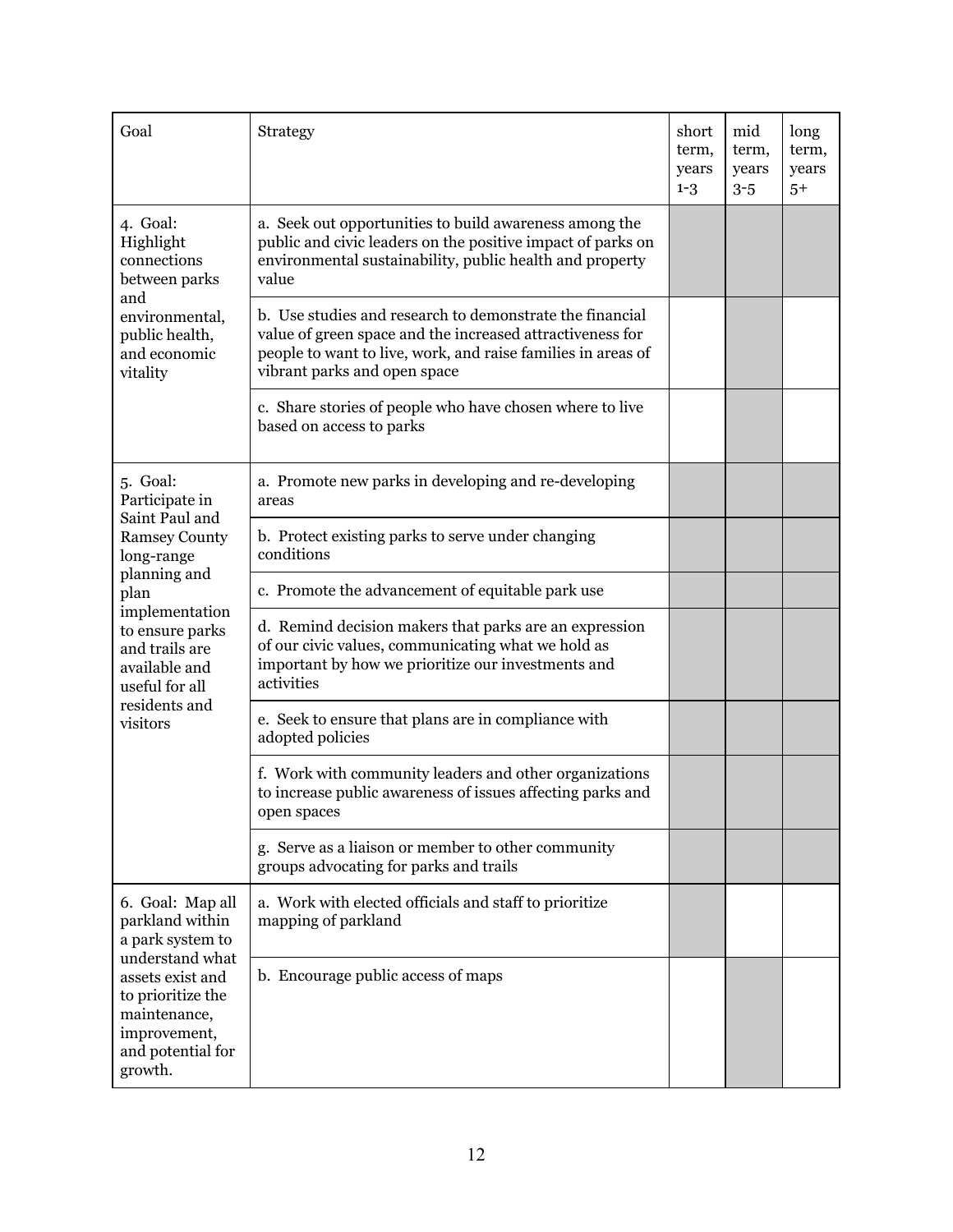| Goal                                                                                                           | <b>Strategy</b>                                                                                                                                           | short<br>term,<br>years<br>$1 - 3$ | mid<br>term,<br>years<br>$3 - 5$ | long<br>term,<br>years<br>$5+$ |
|----------------------------------------------------------------------------------------------------------------|-----------------------------------------------------------------------------------------------------------------------------------------------------------|------------------------------------|----------------------------------|--------------------------------|
| 7. Goal: Fund                                                                                                  | a. Review funding plans and reports                                                                                                                       |                                    |                                  |                                |
| maintenance and<br>improvement of                                                                              | b. Increase budget visibility                                                                                                                             |                                    |                                  |                                |
| existing park and<br>trail assets                                                                              | c. Inform the public of funding bills                                                                                                                     |                                    |                                  |                                |
|                                                                                                                | d. Call for public actions                                                                                                                                |                                    |                                  |                                |
|                                                                                                                | e. Highlight where investments are being made and where<br>they are not in order to generate visibility regarding<br>prioritization of investment dollars |                                    |                                  |                                |
|                                                                                                                | f. Practice inclusivity in capital asset decisions                                                                                                        |                                    |                                  |                                |
|                                                                                                                | <b>B. New and Community-Appropriate Recreational Activities and Opportunities</b>                                                                         |                                    |                                  |                                |
| 1. Goal: Assist<br>with efforts in<br>the community                                                            | a. Serve on task forces, committees and commissions<br>working to advance recreational opportunities in Saint<br>Paul and Ramsey County                   |                                    |                                  |                                |
| to create,<br>preserve and<br>promote varied                                                                   | b. Partner with other organizations and groups in<br>strategic alignment                                                                                  |                                    |                                  |                                |
| recreational<br>activities                                                                                     | c. Mobilize residents to advocate for recreational<br>opportunities to meet current and projected demand                                                  |                                    |                                  |                                |
|                                                                                                                | C. High Environmental Quality and Restored Natural Landscapes                                                                                             |                                    |                                  |                                |
| 1. Goal:                                                                                                       | a. Restore natural features                                                                                                                               |                                    |                                  |                                |
| Participate in<br>efforts to<br>improve the<br>ecological<br>function and<br>natural<br>landscapes of<br>parks | b. Promote natural environment experiences for all<br>residents                                                                                           |                                    |                                  |                                |
|                                                                                                                | c. Conduct tree sale                                                                                                                                      |                                    |                                  |                                |
|                                                                                                                | d. Facilitate donations to parks and trails                                                                                                               |                                    |                                  |                                |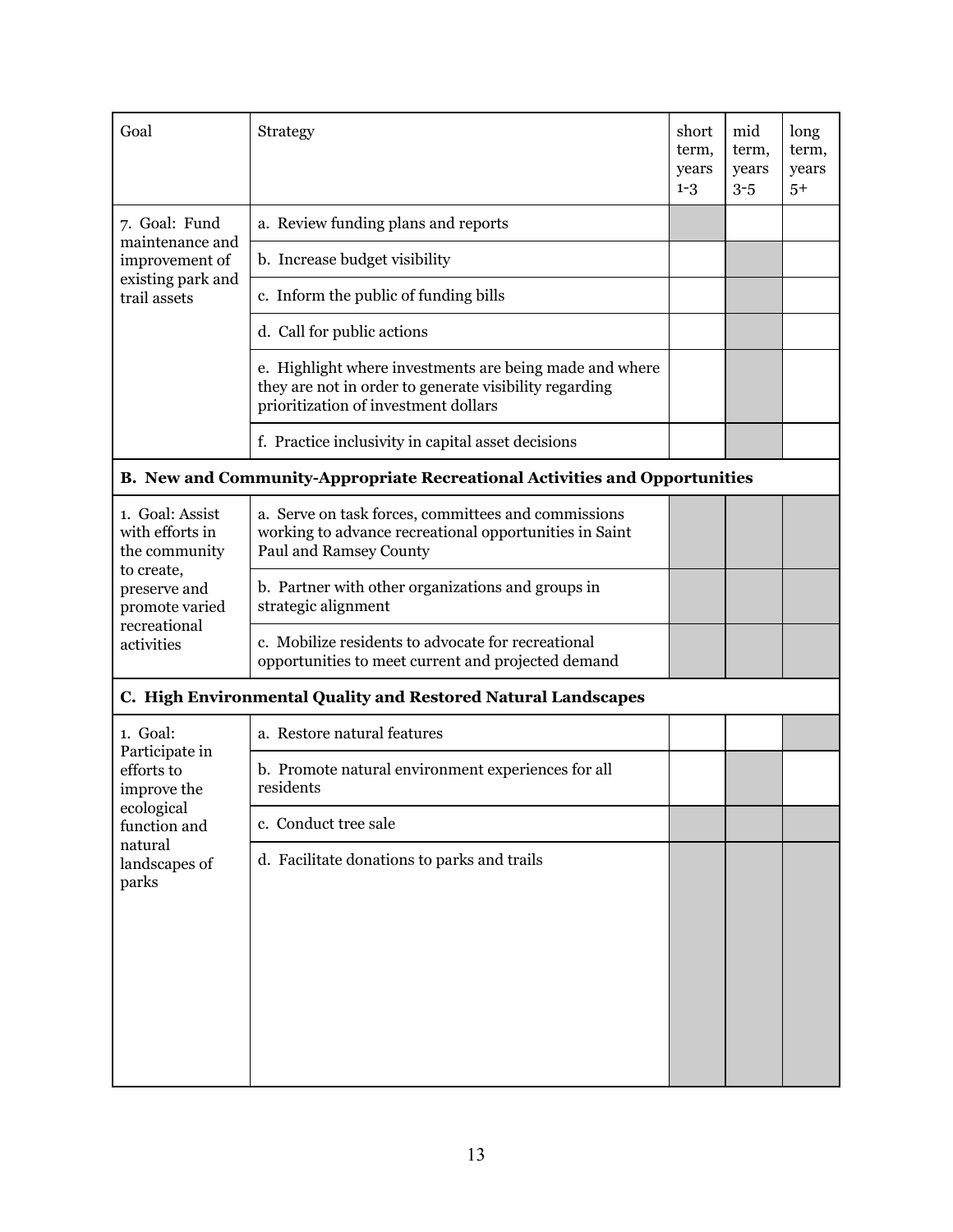| Goal                                                                                                                                                                                                 | <b>Strategy</b>                                                                                                                                          | short<br>term,<br>years<br>$1 - 3$ | mid<br>term,<br>years<br>$3 - 5$ | long<br>term,<br>years<br>$5+$ |
|------------------------------------------------------------------------------------------------------------------------------------------------------------------------------------------------------|----------------------------------------------------------------------------------------------------------------------------------------------------------|------------------------------------|----------------------------------|--------------------------------|
| 2. Goal: Protect<br>and preserve the<br>parks and<br>natural habitat in<br>the Mississippi                                                                                                           | a. Work with community leaders, the public, and<br>government agencies to create and enforce strong,<br>environmentally protective rules                 |                                    |                                  |                                |
| <b>River Corridor</b><br><b>Critical Area</b><br>(MRRCA) & the                                                                                                                                       | b. Build public awareness of the existence of a National<br>Park within our major metropolitan area                                                      |                                    |                                  |                                |
| Mississippi<br><b>National River</b><br>and Recreation<br>Area (MNRRA)<br><b>National Park</b>                                                                                                       | c. Reiterate the importance of community members<br>having access to nature                                                                              |                                    |                                  |                                |
| D. Equitable Open Spaces                                                                                                                                                                             |                                                                                                                                                          |                                    |                                  |                                |
| 1. Goal:<br>Eradicate<br>existing<br>disparities in<br>park and trail<br>access and use in<br>Saint Paul and<br><b>Ramsey County</b>                                                                 | a. Contribute to efforts undertaken by partnering<br>organizations working toward advancing equity in parks<br>and trails                                |                                    |                                  |                                |
|                                                                                                                                                                                                      | b. Use an equity impact analysis in decision-making to<br>ensure Board decisions do not inadvertently reinforce or<br>perpetuate existing disparities    |                                    |                                  |                                |
|                                                                                                                                                                                                      | c. Monitor public processes to ensure the voices of<br>community members are both influencing and reflected in<br>local decision-making                  |                                    |                                  |                                |
|                                                                                                                                                                                                      | d. Participate in parks and trails planning and<br>development activities to ensure parks and trails befit the<br>needs and desires of community members |                                    |                                  |                                |
| 2. Goal:<br>Promote<br>equitable<br>resource<br>allocation<br>throughout Saint<br>Paul and Ramsey<br>County to ensure<br>investments do<br>not reinforce or<br>perpetuate<br>existing<br>disparities | a. Monitor investments made in natural resources, such<br>as trees, to ensure investments are made equitably across<br>geographies                       |                                    |                                  |                                |
|                                                                                                                                                                                                      | b. Inform the community and membership on issues<br>affecting equitable investment in parks and trails in Saint<br>Paul and Ramsey County                |                                    |                                  |                                |
|                                                                                                                                                                                                      |                                                                                                                                                          |                                    |                                  |                                |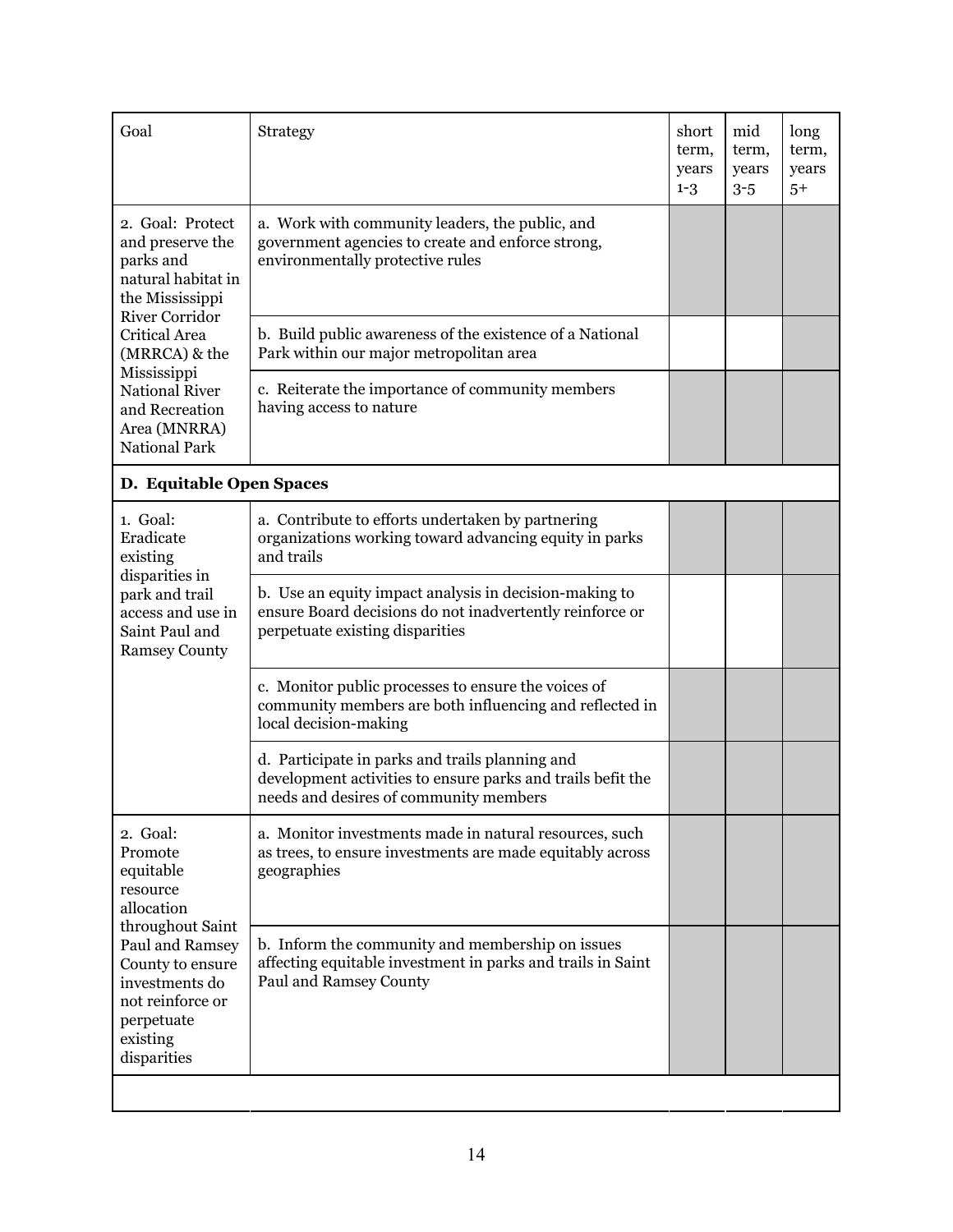| Goal                                                                                                                         | <b>Strategy</b>                                                                            | short<br>term,<br>years<br>$1-3$ | mid<br>term,<br>years<br>$3 - 5$ | long<br>term,<br>years<br>$5+$ |
|------------------------------------------------------------------------------------------------------------------------------|--------------------------------------------------------------------------------------------|----------------------------------|----------------------------------|--------------------------------|
|                                                                                                                              | <b>Organizational Goals</b>                                                                |                                  |                                  |                                |
| A. Civic Engagement                                                                                                          |                                                                                            |                                  |                                  |                                |
| 1. Goal: Actively<br>engage in civic<br>discussions and                                                                      | a. Participate in official processes                                                       |                                  |                                  |                                |
| promote<br>informed                                                                                                          | b. Testify at public hearings                                                              |                                  |                                  |                                |
| decision making                                                                                                              | c. Attend council, commission, committee and other<br>relevant meetings                    |                                  |                                  |                                |
|                                                                                                                              | d. Join appointed bodies                                                                   |                                  |                                  |                                |
|                                                                                                                              | e. Foster discussion among decision makers                                                 |                                  |                                  |                                |
|                                                                                                                              | f. Increase narrative framing and storytelling                                             |                                  |                                  |                                |
| <b>B.</b> Influential Leadership                                                                                             |                                                                                            |                                  |                                  |                                |
| 1. Goal:<br>Invigorate<br>discussions with                                                                                   | a. Initiate conversations with the public and decision<br>makers to discover shared values |                                  |                                  |                                |
| the passionate<br>belief that parks,                                                                                         | b. Listen to community members in regard to parks,<br>trails, and open space issues        |                                  |                                  |                                |
| trails, and open<br>space have<br>intrinsic and<br>immeasurable<br>value in building<br>and enhancing<br>our quality of life | c. Participate in planning, development, and<br>redevelopment                              |                                  |                                  |                                |
|                                                                                                                              | d. Cultivate deeper relationships with individuals and<br>groups                           |                                  |                                  |                                |
|                                                                                                                              | <b>C. Outreach and Communications</b>                                                      |                                  |                                  |                                |
| 1. Goal: Be a                                                                                                                | a. Post issue updates on the website and social media                                      |                                  |                                  |                                |
| trusted go-to<br>source for<br>information                                                                                   | b. Participate in discussions of current issues and be<br>mindful of issues on the horizon |                                  |                                  |                                |
|                                                                                                                              | c. Cultivate relationships with the media                                                  |                                  |                                  |                                |